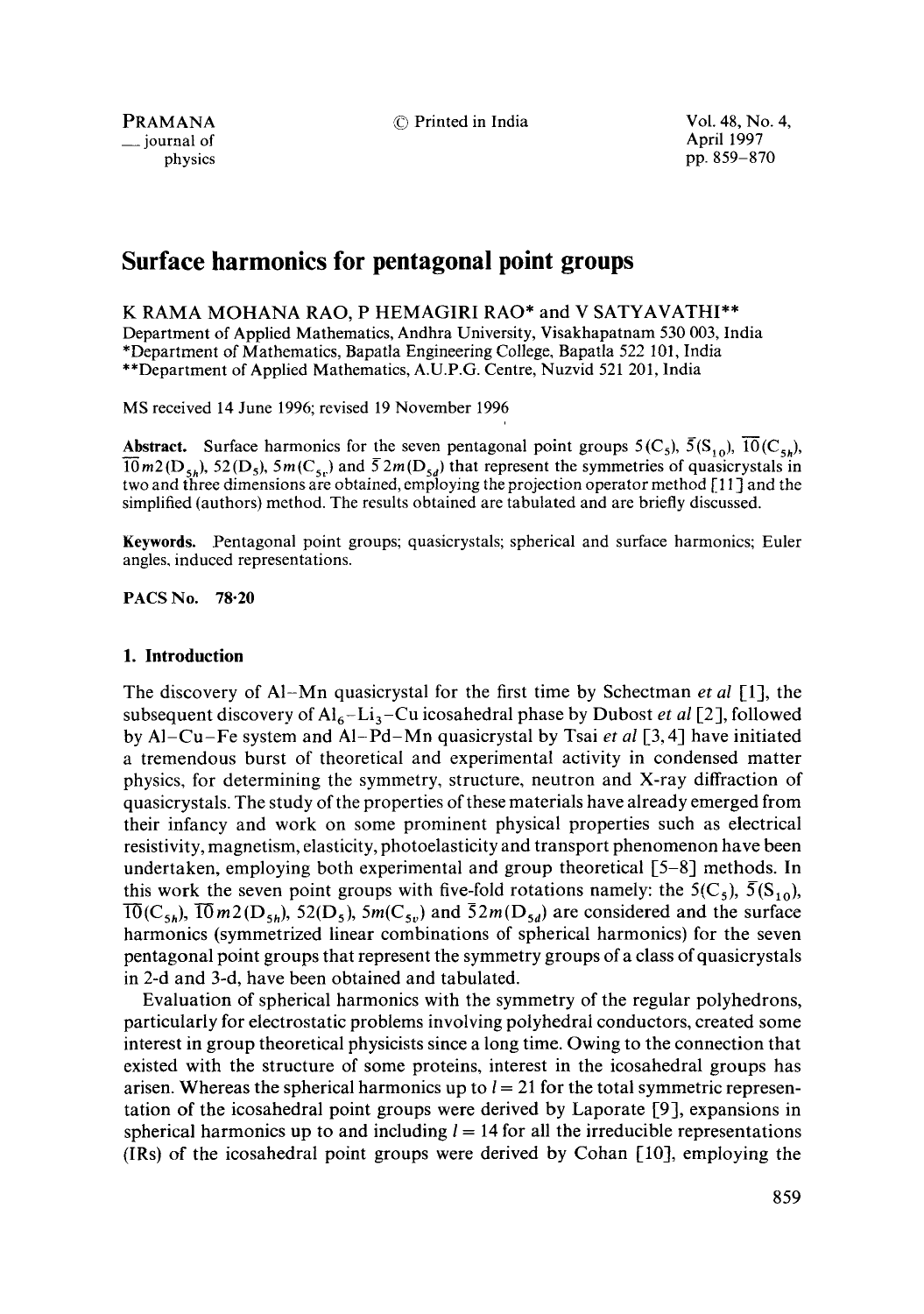projection operator method of Altmann [1 1]. Following this commonly used method, the spherical harmonics for all the IRs of the 32 crystallographic point groups were obtained and tabulated by Bradley and Cracknell [12]. Similar work for space groups was carried out by Altmann and Cracknell [13], Altmann and Bradley [14].

We contend that considerable simplification can be achieved in the process of obtaining the surface harmonics of point groups by combining the little group technique [15], of inducing the IRs of a finite group  $G<sub>i</sub>$  from those of the IRs of its little group, with the projection operator method of Altmann [11]. In §2, the projection operator method of Altmann is briefly discussed and applied succinctly, to illustrate the case of degenerate IRs of the point group  $52(D_5)$ . In § 3, the authors' simple and elegant method is applied to derive (i) the surface harmonics of the point group 52 from those of its normal subgroup 5 by considering the composition series  $\overline{10}$  m2  $\Rightarrow$  52  $\Rightarrow$  5  $\Rightarrow$  1 and in turn obtain (ii) the surface harmonics of the point group  $\overline{10}$  m2 from those of the point group 52. In § 4, the results obtained in this work are briefly summarized. The results obtained in respect of all the seven considered pentagonal point groups are tabulated.

## **2. Projection operator method**

We now briefly summarize the operational technique of the projection operator method given by Altmann [11]. Suppose G is a point group under consideration and let  $R, S, \ldots \in G$ . Suppose  $D^{i}(R), D^{i}(S), \ldots$  denote the matrix representation of G. For the generating functions we take the spherical harmonics  $Y_{\tau}^{m}(\theta, \phi)$ . Then one has to evaluate

$$
W_{ts}^i Y_l^m(\theta, \phi) = \left\{ d_i / |G| \sum_{R \in G} P_R D^i(R)_{ts}^* R \right\} Y_l^m(\theta, \phi), \quad -l \leq m \leq l. \tag{2.1}
$$

To proceed with (2.1) one needs an expression for  $RY_{\tau}^{m}(\theta, \phi)$ . In (2.1),  $R \in G$  may be a proper or an improper rotation. If  $R$  is a proper rotation, we find its Euler angles  $(\alpha, \beta, \gamma)$  and evaluate  $RY_l^m(\theta, \phi)$  using the equation

$$
R(\alpha, \beta, \gamma) Y_l^m(\theta, \phi) = \sum_{n=-l}^{l} Y_l^m(\theta, \phi) D^l \{R(\alpha, \beta, \gamma)\}_{nm}.
$$
 (2.2)

In equation (2.2)

$$
D^{1}\left\{R(\alpha,\beta,\gamma)\right\}_{nm} = C_{nm} \exp(-in\gamma) d^{1}(\beta)_{nm} \exp(-im\alpha)
$$
 (2.3)

with the usual notation of Bradley and Cracknell  $[12]$ . On the other hand if R is improper i.e.  $R = IQ$ , we use the Euler angles  $(\alpha, \beta, \gamma)$  for proper rotation Q, evaluate  $QY_l^m(\theta, \phi)$  by means of eq. (2.2). To complete the evaluation of  $RY_l^m(\theta, \phi)$ , we use

$$
I Y_l^m(\theta, \phi) = (-1)^l Y_l^m(\theta, \phi) \tag{2.4}
$$

for the transform of  $I Y^n(\theta, \phi)$ . This simply adds an extra factor  $(-1)^i$  if R is an improper rotation. Hence  $(2.1)$  in conjunction with  $(2.2)$ ,  $(2.3)$  and  $(2.4)$  becomes

$$
W_{ts}^{i} Y_{t}^{m}(\theta, \phi) = d_{i}/|G| \sum_{R \in G} P_{R} D^{i}(R)_{ts}^{*}
$$
  
× [exp(-*i*m $\alpha$ ) $\sum_{n} C_{nm} \exp(-i n \gamma) d^{i}(\beta)_{nm} Y_{t}^{n}(\theta, \phi)],$  (2.5)

**860 Pramana - J. Phys., Vol. 48, No. 4, April 1997**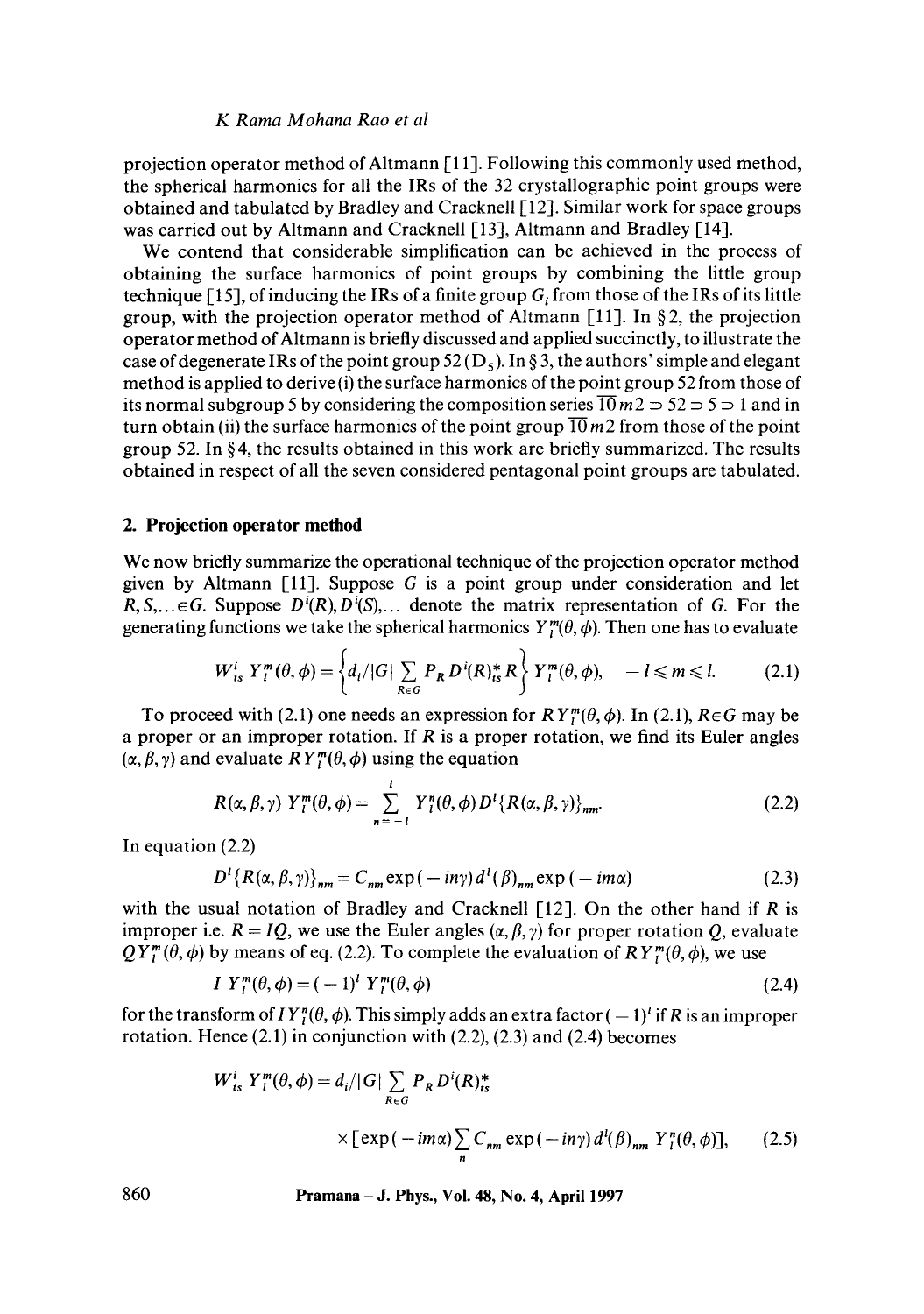*Surface harmonics for pentagonal point oroups* 



**Figure 1.**  The pentagon depicting the five-fold symmetry. (In figure 1, OZ is taken as the 5-fold axis, which is perpendicular to the plane of the paper.)

|                     | <b>Table 1.</b> Euler angles for the elements of the point |  |  |
|---------------------|------------------------------------------------------------|--|--|
| group $52(D_5)^*$ . |                                                            |  |  |

| Symmetry element                                             | α        | β        | γ        |
|--------------------------------------------------------------|----------|----------|----------|
| E                                                            | 0        | 0        | 0        |
|                                                              | $2\pi/5$ | 0        | 0        |
|                                                              | $4\pi/5$ | $\bf{0}$ | 0        |
| $C_5$<br>$C_5^2$<br>$C_5^3$<br>$C_5^4$<br>$C_2^1$<br>$C_2^1$ | $6\pi/5$ | 0        | 0        |
|                                                              | $8\pi/5$ | $\bf{0}$ | $\bf{0}$ |
|                                                              | $\pi$    | π        | 0        |
|                                                              | $\pi/5$  | π        | 0        |
| $\mathbf{C}_2^{\text{III}}$                                  | $7\pi/5$ | π        | 0        |
| $\mathbf{C_2^{IV}}$                                          | $3\pi/5$ | π        | 0        |
| $C_2^V$                                                      | $9\pi/5$ | π        | 0        |

\*The symmetry operations listed in table 1 are taken in active convention.

wherein, if R is an improper rotation, we take in the RHS the quantities corres-ponding to the associated proper rotation Q. In eq. (2.5),  $P_R$  is taken as unity when R is proper and  $(-1)^l$  when R is improper.

We shall now apply this method towards obtaining the surface harmonics for the IRs of the point group 52. For this we consider the following pentagon as a reference figure (figure 1), relative to which the nomenclature of the group elements and their Euler angles (table 1) are specified.

From the character table of the point group 52, it can be seen that  $(x, Y)$  transform as the 2-d IR  $E_1$  and  $(x^2 - Y^2, xy)$  transform as the IR  $E_2$  of 52. With this information, we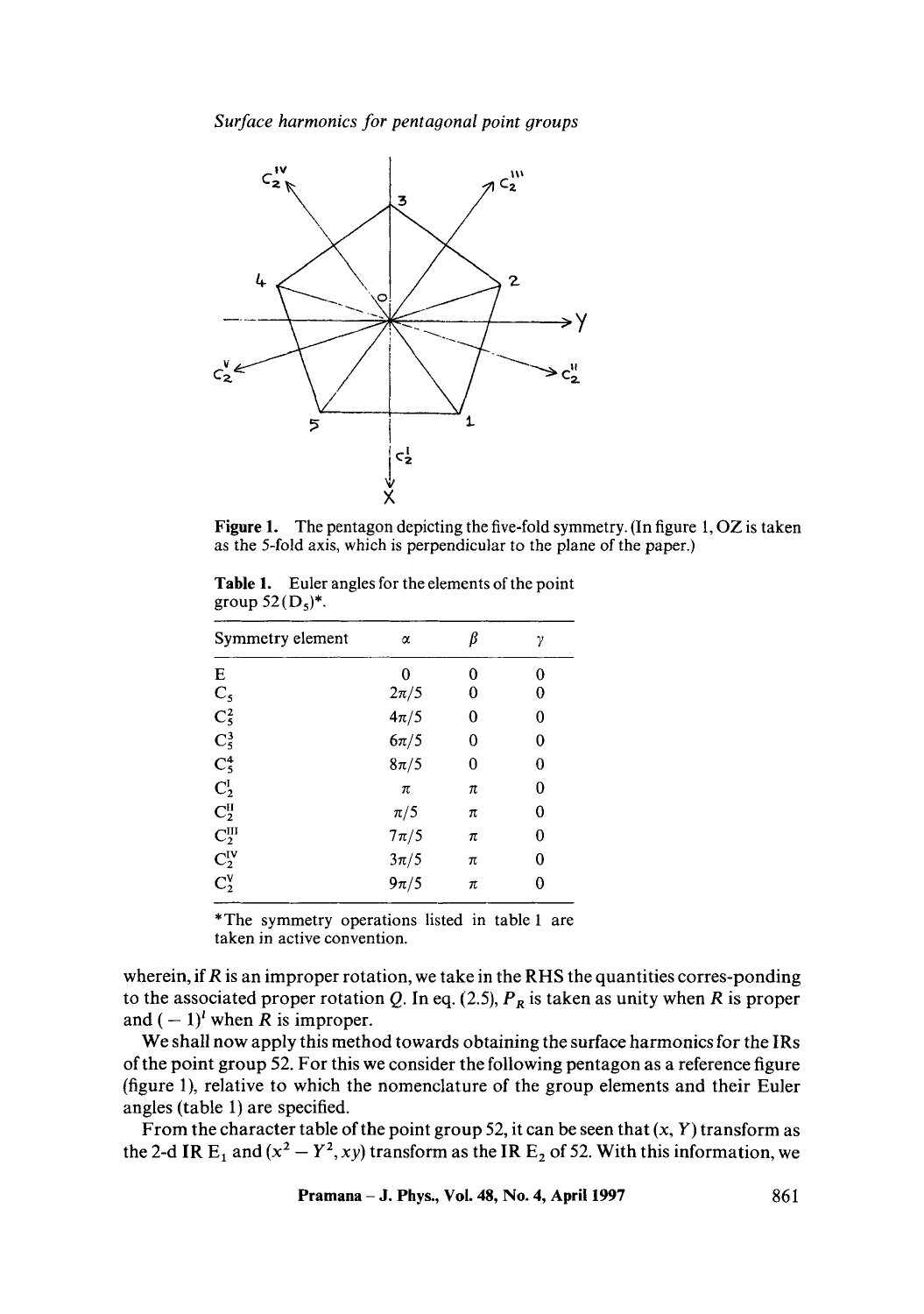calculate the metrics  $D^{i}(R)$  of the degenerate IRs  $E_1$  and  $E_2$  of the point group 52. These matrices obtained for the point group  $52(D_5)$  are listed in table 2.

In table 2, the symbols  $a, b, c$  and  $d$  stands for the constants (numbers)  $a = \cos \omega$ ,  $b = \sin \omega$ ,  $c = \cos 2\omega$ ,  $d = \sin 2\omega$  with  $\omega = 2\pi/5$ . Now using (2.1) through (2.5), one can straightaway obtain the surface harmonics having the symmetry of the IRs  $A_1$ ,  $A_2$ ,  $E_1$ and  $E_2$  of 52.

| Irreducible<br>representation<br>of 52 | Symmetry element g<br>of the group 52 | Matrix representative<br>for the element $g$ in<br>the chosen degenerate<br>representation of 52                                        |
|----------------------------------------|---------------------------------------|-----------------------------------------------------------------------------------------------------------------------------------------|
| $E_1$                                  | E                                     | 1<br>$0^-$<br>$\overline{0}$                                                                                                            |
|                                        | $C_{5}$                               | $\begin{bmatrix} a \\ b \end{bmatrix}$<br>$-b^{-}$<br>$\overline{a}$                                                                    |
|                                        | $C_5^2$                               | $-d^-$<br>$\frac{c}{d}$                                                                                                                 |
|                                        | $C_5^3$                               | $\left[\begin{array}{cc} c & d \\ -d & c \end{array}\right]$                                                                            |
|                                        | $C_5^4$                               | $\begin{bmatrix} a & b \\ b & a \end{bmatrix}$<br>$-b$                                                                                  |
|                                        | $C_2^I$                               | $\begin{bmatrix} 0 \\ 1 \end{bmatrix}$<br>$\begin{bmatrix} 1 \ 0 \end{bmatrix}$                                                         |
|                                        | $C_2^{\rm II}$                        | $\begin{bmatrix} c & d \ d & -c \end{bmatrix}$                                                                                          |
|                                        | $C_2^{\text{III}}$                    | $\begin{bmatrix} -b \\ a \end{bmatrix}$<br>$\boldsymbol{a}$<br>$-\boldsymbol{b}$                                                        |
|                                        | $\mathrm{C}_2^\mathrm{IV}$            | $\lfloor b \rceil$<br>$\overline{a}$<br>$\boldsymbol{b}$                                                                                |
|                                        | $C_2^V$                               |                                                                                                                                         |
| E <sub>2</sub>                         | ${\bf E}$                             | $\left[ \begin{array}{rrr} c & d \\ -d & -c \\ \hline \left[ \begin{array}{rrr} 1 & 0 \\ 0 & 1 \end{array} \right] \end{array} \right]$ |
|                                        | $C_5$                                 | $-2d^-$<br>$\boldsymbol{c}$<br>d/2<br>$\boldsymbol{a}$                                                                                  |

Table 2. Matrices for the degenerate representations of the point group 52.

*(continued)* 

862 **Pramana - J. Phys., Vol. 48, No. 4, April 1997**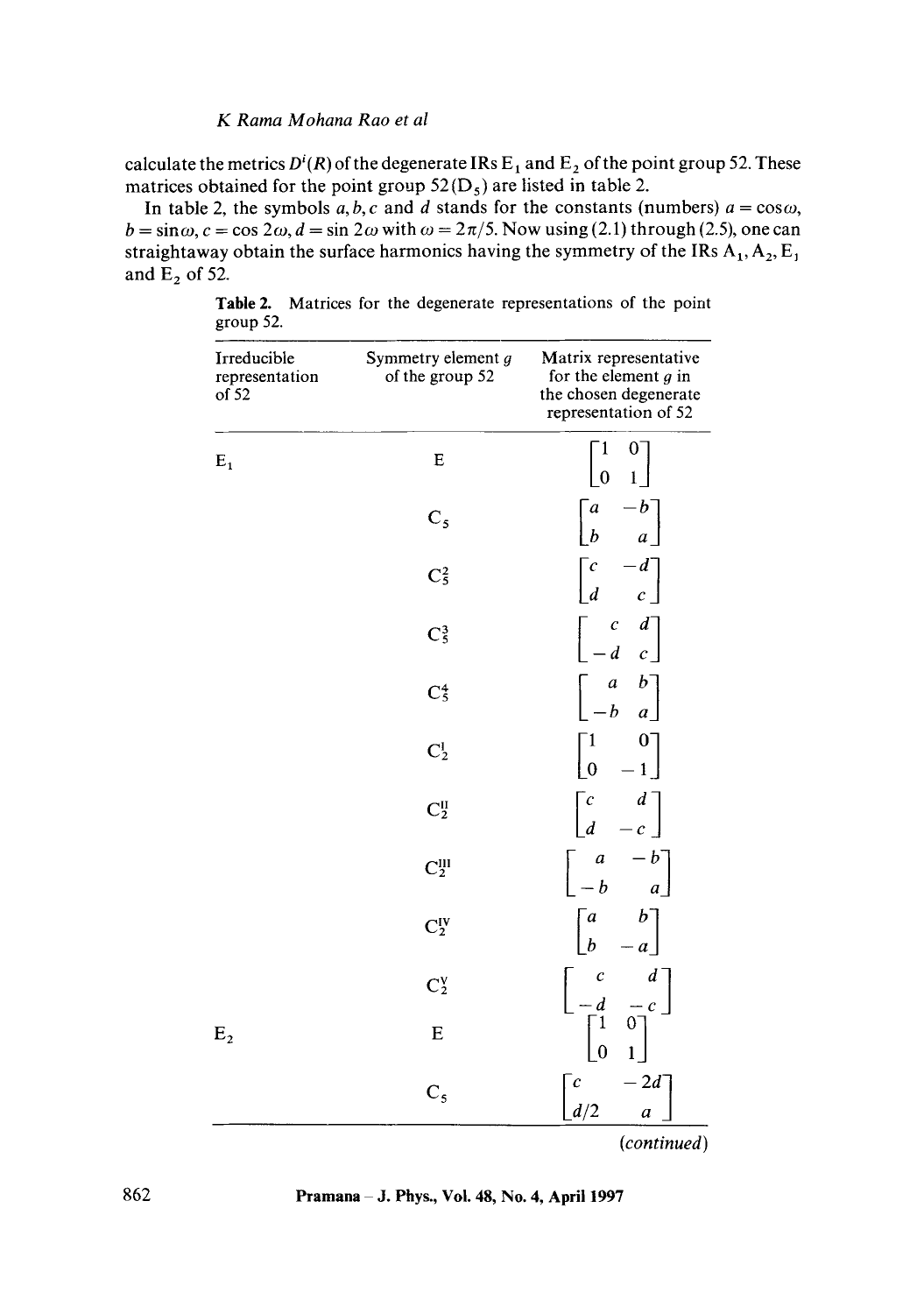| Surface harmonics for pentagonal point groups |  |  |
|-----------------------------------------------|--|--|
|-----------------------------------------------|--|--|

| Irreducible<br>representation<br>of 52 | Symmetry element g<br>of the group 52 | Matrix representative<br>for the element $g$ in<br>the chosen degenerate<br>representation of 52           |
|----------------------------------------|---------------------------------------|------------------------------------------------------------------------------------------------------------|
|                                        | $\mathrm{C}_5^2$                      | $\begin{bmatrix} a & 2b \\ -b/2 & a \end{bmatrix}$                                                         |
|                                        | $C_5^3$                               | $\begin{bmatrix} a & -2b \\ b/2 & a \end{bmatrix}$                                                         |
|                                        | $C_5^4$                               | $\begin{bmatrix} c & 2d \\ -d/2 & c \end{bmatrix}$                                                         |
|                                        | $C_2^I$                               | $\begin{bmatrix} 1 & 0 \\ 0 & -1 \end{bmatrix}$                                                            |
|                                        | $C_2^{\rm II}$                        | $\begin{bmatrix} a & -2d \\ -b/2 & -a \end{bmatrix}$                                                       |
|                                        | $C_2^{III}$                           |                                                                                                            |
|                                        | $C_2^{\text{IV}}$                     | $\begin{bmatrix} c & -2d \\ -d/2 & -c \end{bmatrix}$<br>$\begin{bmatrix} c & 2d \\ d/2 & -c \end{bmatrix}$ |
|                                        | $\mathrm{C}_2^{\mathrm{V}}$           | $\begin{bmatrix} a & 2b \\ b/2 & -a \end{bmatrix}$                                                         |

Table 2. *(Continued)* 

To exemplify, the procedure for the non-degenerate IRs, we consider the IR  $A_1$  of  $52(D_5)$ .

$$
W^{A_1} Y_l^m = 1/10 \left[ (1 + e^{-im\omega} + e^{-2im\omega} + e^{-3im\omega} + e^{-4im\omega}) Y_l^m \right.
$$
  
+  $(-1)^l (e^{-im\pi} + e^{-im\pi/5} + e^{-im7\pi/5} + e^{-im3\pi/5} + e^{-im9\pi/5}) Y_l^{-m} \right].$   
 $\omega = 2\pi/5$   
=  $1/10 [1 + 2 \cos m\omega + 2 \cos 2m\omega] [Y_l^m + (-1)^{l+m} Y_l^{-m}].$  (2.6)

It can be seen that the coefficients in the R.H.S of(2.6) is zero for all non-negative values of m excepting  $m = 0, 5, 10, 15, \dots$  Also we find that, when  $m = 0$  and l is odd, the function in the curly bracket is zero. Thus for the IR  $A_1$  of 52, the surface harmonics can be taken as

$$
Y_l^0, l
$$
 even  
1/2 {  $Y_l^m + (-1)^{l+m} Y_l^{-m}$  } for any l and for  $m = 5, 10, 15,...$ 

**Pramana - J. Phys., Voi. 48, No. 4, April 1997 863**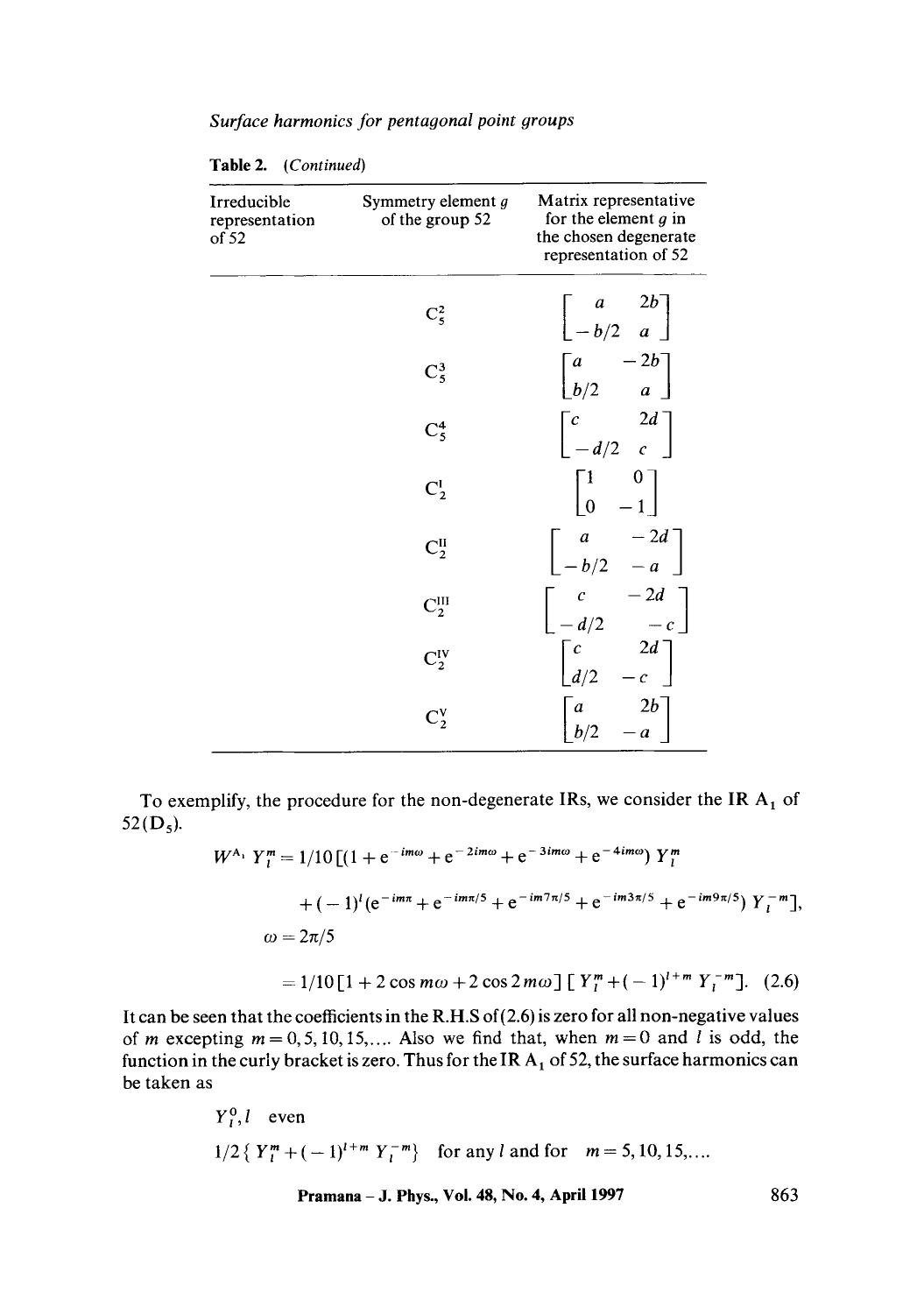Table 3. Surface harmonics for the irreducible representations of the point group 52.

|  |  |              |                                                                                               | $l \mod (+2)$ |  |  |                                                                  | $m \mod (+5)$ |  |  |
|--|--|--------------|-----------------------------------------------------------------------------------------------|---------------|--|--|------------------------------------------------------------------|---------------|--|--|
|  |  |              | $\frac{0}{5}$                                                                                 |               |  |  | $\frac{0}{5}$                                                    |               |  |  |
|  |  |              |                                                                                               |               |  |  |                                                                  |               |  |  |
|  |  | $\mathbf{1}$ |                                                                                               |               |  |  | $\frac{0}{5}$                                                    |               |  |  |
|  |  |              | 6                                                                                             |               |  |  |                                                                  |               |  |  |
|  |  | 1            |                                                                                               |               |  |  | 1                                                                |               |  |  |
|  |  |              |                                                                                               |               |  |  | 1                                                                |               |  |  |
|  |  |              |                                                                                               |               |  |  |                                                                  |               |  |  |
|  |  |              |                                                                                               |               |  |  |                                                                  |               |  |  |
|  |  |              |                                                                                               |               |  |  |                                                                  |               |  |  |
|  |  |              |                                                                                               |               |  |  |                                                                  |               |  |  |
|  |  |              |                                                                                               |               |  |  |                                                                  |               |  |  |
|  |  |              |                                                                                               |               |  |  |                                                                  |               |  |  |
|  |  |              | $\begin{array}{c} 2 \\ 4 \\ 5 \end{array}$<br>$\begin{array}{c} 2 \\ 3 \\ 3 \\ 4 \end{array}$ |               |  |  | $\frac{4}{4}$<br>$\begin{array}{c} 2 \\ 2 \\ 3 \\ 3 \end{array}$ |               |  |  |

The surface harmonics that transform as the other IRs  $A_2$ ,  $E_1$  and  $E_2$  of the point group 52 are obtained in a similar way and a resume of the results obtained are provided in table 3. An apparent disadvantage and difficulty in applying (2.1) or (2.6) to the considered degenerate IR  $\Gamma_i$  of a chosen point group G lies in that, one has to construct the matrices  $D^{i}(R)$  for all elements  $R \in G$  under consideration. This difficulty is overcome in the authors simplified method, discussed in § 3.

#### **3. The simplified (authors) method**

From what has been discussed in  $\S$  2, one can see that, in the case of non-degenerate IRs of the point groups, the character of an element  $R \in G$  in the considered IR  $\Gamma_i$  is sufficient to obtain the corresponding surface harmonics for  $\Gamma_i$ . One has to construct the matrices for the IR in respect of all the elements of the point group G under consideration, in the case of the degenerate IRs. This is the formidable difficulty that one encounters in the projection operator method discussed in § 2. The authors contend here that this tediousness involved in the calculation of matrices, can be avoided if one combines the projection operator method with (i) the theory of allowable IRs of little groups, (ii) the theory of induced representations and (iii) the idea of composition series that may exist for the generating point groups  $G$ , in terms of its maximal normal subgroups  $G_{i+1}$ .

It can easily be seen that if G is the symmetry (point) group and  $H$  is a properly chosen normal subgroup of G, all the 1-d IRs of G can be obtained from those of the IRs of the factor group *G/H,* through the process of engendering. Also, the 2-d IRs of G can be seen to be induced from those of the pairs of 1-d complex representations of  $H$  since H coincides with the little group  $L$ . In short, the proper choice of the normal subgroup H facilitates the process of engendering and inducing the required IRs of G. For example, in the case of the pentagonal point group  $G = 52(D<sub>5</sub>)$ , if  $H = 5(C<sub>5</sub>)$  is chosen as the normal subgroup, then  $G/H = 52/5 \approx 2$  and the IRs  $\Gamma_1$  and  $\Gamma_2$  of the factor group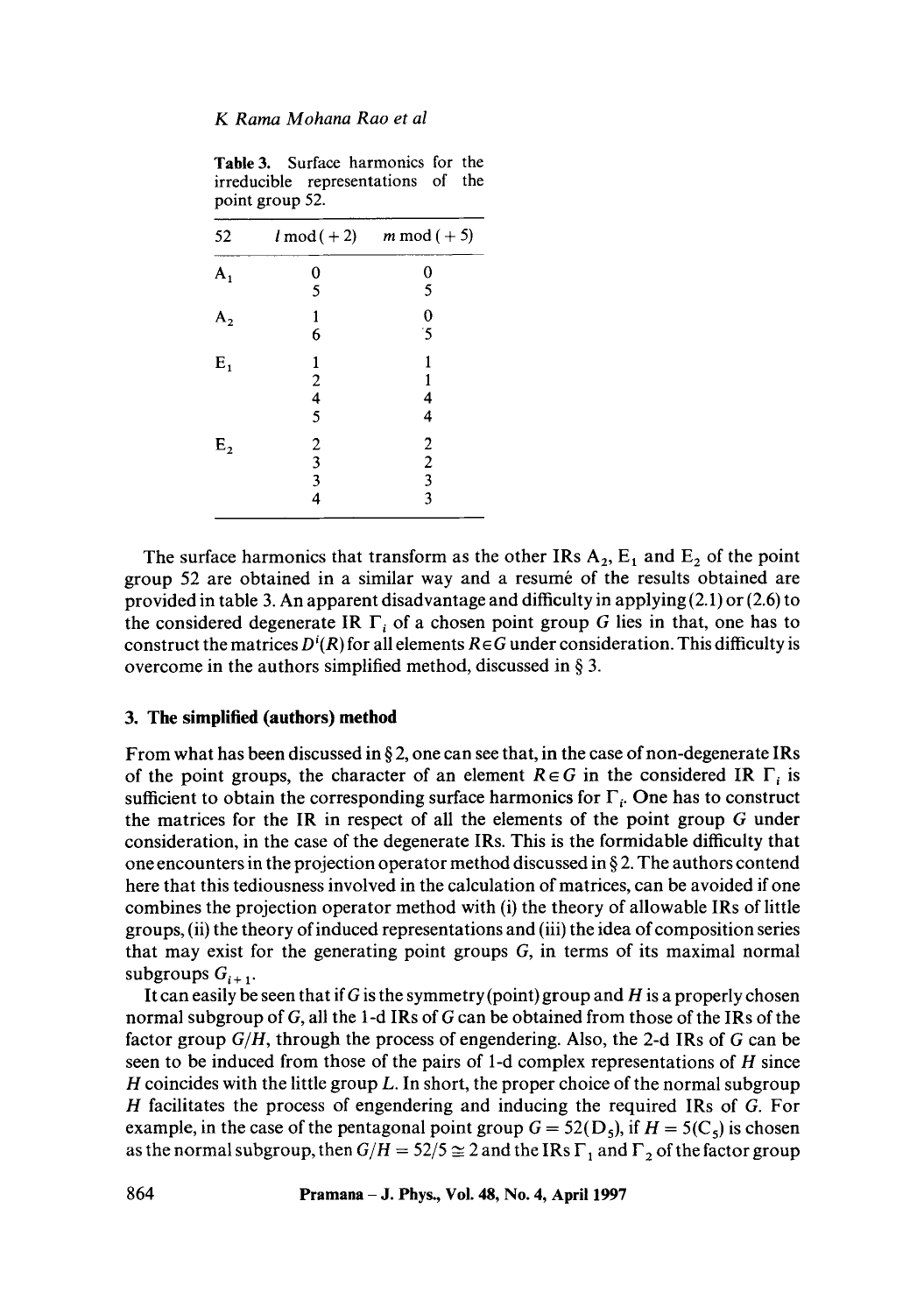52/5 engender respectively the total symmetric IR  $A_1$  and the alternating IR  $A_2$  of the point group 52. The character table of the factor group 52/5 is given hereunder.



It can be readily seen that the pair of 1-d complex representations  ${}^{1}E'$  and  ${}^{1}E''$  of the point group 5 induce the 2-d IR  $E_1$  of 52 and the remaining pair of 1-d complex IRs; <sup>2</sup>E' and <sup>2</sup>E" of 5 together induce the other 2-d IR  $E_2$  of 52. Thus by a proper choice of the maximal normal subgroup  $G_{i+1}$  of  $G_i$  in the composition series for G, a degenerate IR  $\Gamma_i$  of  $G_i$  can be seen to be induced by a 1-d real or complex IR of  $G_{i+1}$ .

We now formulate the composition series such that the maximal normal subgroups  $G_{i+1} = H$  is a subgroup of index two to the generating point group  $G_i$  so that, the surface harmonics transforming according to an IR  $\Gamma$  of  $G_i$  can be obtained from those of the surface harmonics transforming as the appropriate IR  $\gamma_i$  of  $H = G_{i+1}$  where  $\gamma_i$ induce the IR  $\Gamma$  of  $G_i$ .

#### **3.2 Formulation of composition series**

It is well known that if  $G = G_0$  is a finite group and  $G_1$  is a maximal normal subgroup of  $G_0$  and  $G_2$  is a maximal normal subgroup of  $G_1$ , etc., then these groups can be expressed in terms of composition series of the form  $G = G_0 \supset G_1 \supset \cdots \supset$  $G_i \supset G_{i+1} \supset \ldots \supset G_s = E$ . Since  $G_0$  is of finite order, this process shall ultimately terminate with group  $G_s$  consisting of the identity element  $\{E\}$  only. Because a maximal normal subgroup  $G_{i+1}$  of a group  $G_i$  may not be unique, we may write several such composition series for a group  $G_0$  under consideration. However, the factor groups  $G_i/G_{i+1}$  are unique but for isomorphism, they need not occur in the same order.

The six composition series expressed in table 4 are just sufficient for the purpose of obtaining the required surface harmonics of the pentagonal point groups. International (Hermann-Maugiiin) notation is adopted for denoting the point groups in the various series. From table 4, it can be noted that the seven pentagonal point groups are subgroups of either  $\overline{10}$  m2 or  $\overline{5}2m$ .

|         |  |  | <b>Table 4.</b> Pentagonal point groups in |  |
|---------|--|--|--------------------------------------------|--|
| series. |  |  | terms of the chosen composition            |  |

| Chosen composition series |              |             |             |  |
|---------------------------|--------------|-------------|-------------|--|
| TO m 2                    | ⇒ 52         | $\supset$ 5 | $\supset$ 1 |  |
| TO m 2                    | $\supset$ TO | $\supset$ 5 | $\supset$ 1 |  |
| TO m 2                    | $\supset$ 5m | $\supset$ 5 | $\supset$ 1 |  |
| $\frac{3}{2}$ m 2         | $\supset$ 52 | $\supset$ 5 | $\supset$ 1 |  |
| $\overline{5}$ m 2        | $\supset$ 5m | $\supset$ 5 | $\supset$ 1 |  |
| $\overline{5}$ m 2        | $\supset$ 3  | $\supset$ 5 | $\supset$ 1 |  |
|                           |              |             |             |  |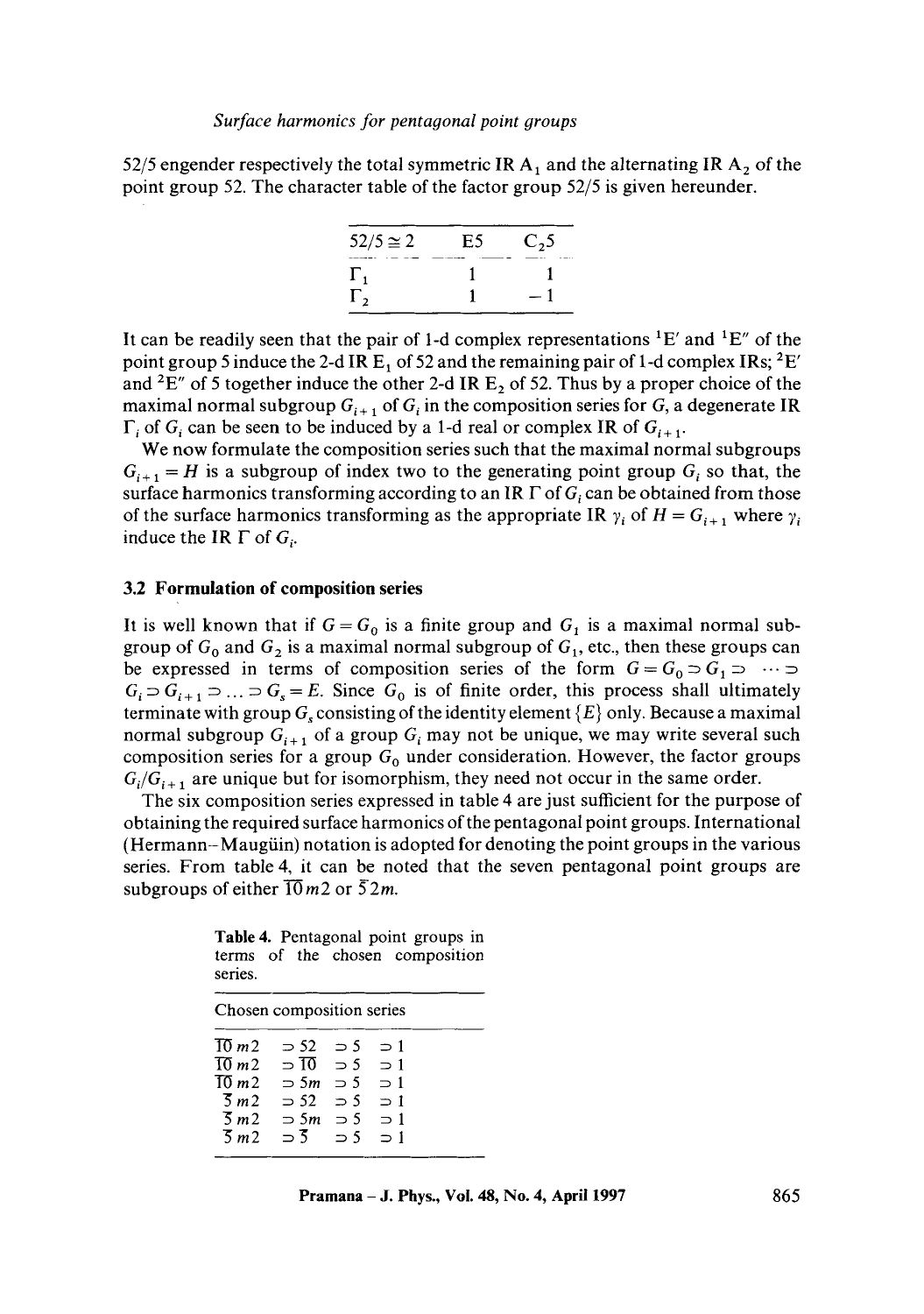To obtain the surface harmonics for the IR  $\Gamma$  of a point group  $G_i$  in a considered series using the authors simplified method, consider an IR  $\gamma$  of  $G_{i+1}$  such that the IR  $\mu$  of the little group  $L(G_i, G_{i+1}, \gamma)$  induces the IR  $\Gamma$  of  $G_i$ . To obtain a basis of the IR  $\Gamma$  of  $G<sub>i</sub>$ , we first employ the projection operator method [11] and obtain the basis of the IR  $\mu$  of the little group  $L(G, H, \gamma)$ . This does not pose much difficulty since this group is usually a group of smallest order in the composition series. On this obtained basis of the IR  $\mu$ , we apply the generator g that generates  $G_i$  from  $G_{i+1}$ . The resulting set becomes a basis for the IR  $\Gamma$  of  $G_i$ .

## **3.3 Evaluation of surface harmonics employing the simplified (authors) method**

We shall now exemplify the authors method, also with the composition series  $\overline{10}$  m2  $\Rightarrow$  52  $\Rightarrow$  5  $\Rightarrow$  1. Evaluation of the surface harmonics for the point group 1 is trivial. Since the point group 5 contains all 1-d IRs, the surface harmonics for the point group 5 can be obtained using either the projection operator method discussed in § 2 or the simplified method discussed in  $\S$  3. The results obtained for the point group 5 are provided in table 5. We shall now proceed to evaluate the surface harmonics for the point group 52 from those of the point group 5.

From the character table of the point gorup 5, it can be easily seen that either of the 1-d complex representations  ${}^{1}E'$  and  ${}^{1}E''$  of 5 induces the 2-d IR  $E_1$  of 52. Also the symmetry element  $C_2 \in 52$  can generate the point group 52 from the point group 5. Since the IRs  $A_1$  and  $A_2$  of 52 are 1-d, one can obtain the surface harmonics for these IRs using either the projection operator method or the simplified method. The surface harmonics transforming as the 1-d complex IR <sup>1</sup>E' of 5 is  $Y_{i}^{m}$ ;  $m = 1, 6, 11, \dots$  To get the basis for the 2-d IR  $E_1$  of  $D_5$  we apply the generator  $C_2$  on this  $Y_{\ell}^{m}$ . From table 1, the Euler angles for C<sub>2</sub> is  $R(\pi, \pi, 0)$ . Hence C<sub>2</sub>  $Y_l^m = (-1)^{l+m} Y_l^{-m}$ ;  $m = 1, 6, ...$ 

Thus  $Y_l^m = (-1)^{\overline{l}+m} Y_l^{-m}$ ;  $m = 1, 6, 11, \ldots$ , forms a basis of the 2-d IR  $E_1$  of  $D_5$ . Similarly the surface harmonics transforming as the 1-d complex IR <sup>1</sup>E" is  $Y_{i}^{m}$ ;  $m = 4, 9, 14, \ldots$ Applying the generator C<sub>2</sub> on this  $Y_l^m$  one gets C<sub>2</sub>  $Y_l^m = (-1)^{l+m} Y_l^{-m}$ ;  $m = 4, 9, 14, \dots$ , as a basis of 2-d IR  $E_1$  of 52. Combining these two results, we find

 $1/\sqrt{2} [Y_i^m + (-1)^{l+m} Y_i^{-m}];$   $1/\sqrt{2} [Y_i^m - (-1)^{l+m} Y_i^{-m}]$ 

are the surface harmonics that transform as the IR  $E_1$  of the point group 52. In a similar manner one can evaluate the surface harmonics for the IR  $E_2$  of 52. The results obtained for the point group 52 are listed in table 3.

**Table** 5. Surface harmonics for the irreducible representation of the point gorup  $C_5(5)$ .

| $C_5$                                                                                        | $m \mod(5)$ |  |
|----------------------------------------------------------------------------------------------|-------------|--|
| A                                                                                            |             |  |
| 1E'                                                                                          |             |  |
| $\begin{array}{c}\n1 \to \rightarrow \\ 2 \to \rightarrow \\ 2 \to \rightarrow\n\end{array}$ |             |  |
|                                                                                              |             |  |
|                                                                                              |             |  |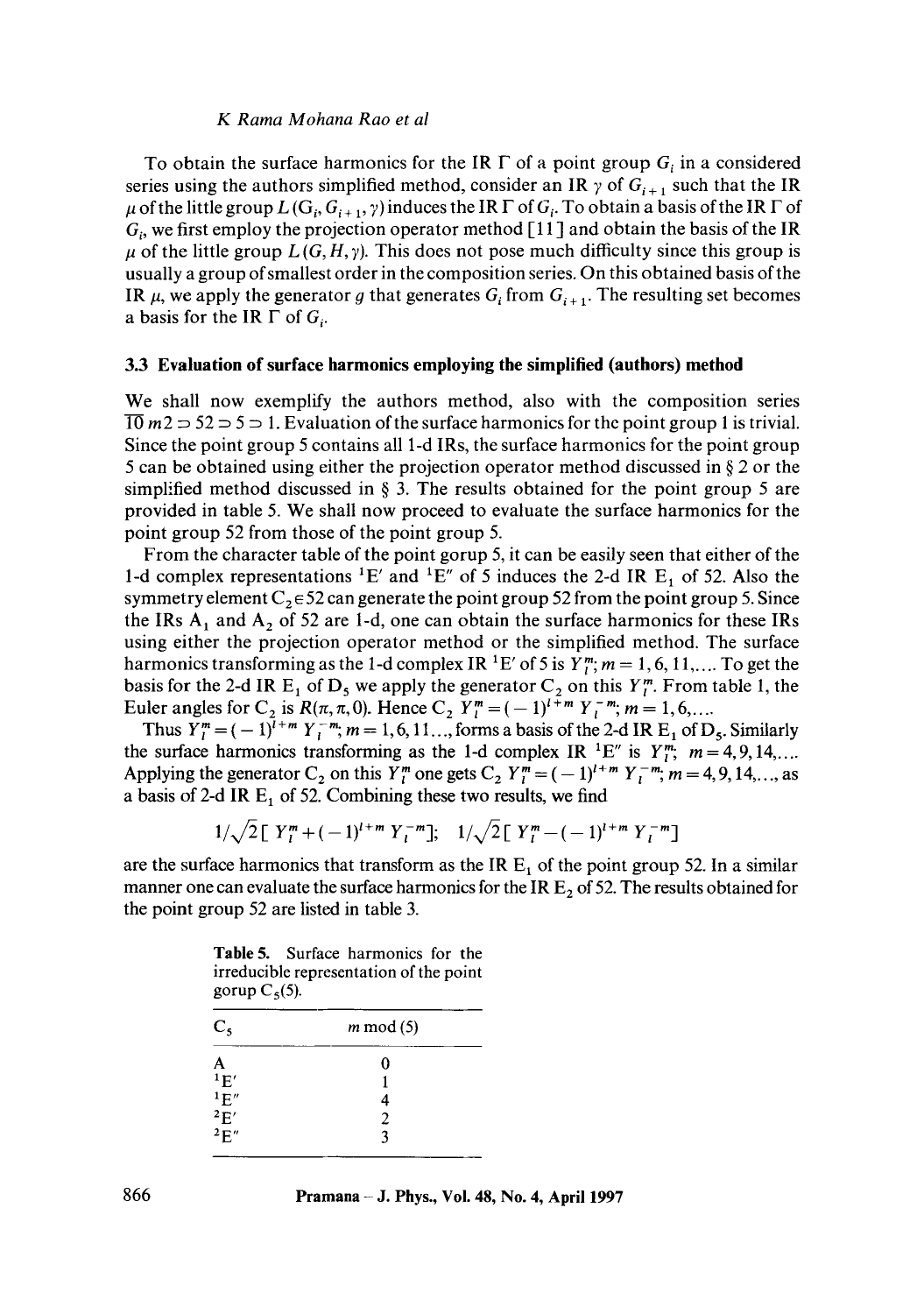#### *Surface harmonics for pentagonal point 9roups*

| $\overline{10}$ m 2 | $l \mod (+2)$                                          | $m \mod (+10)$                            |
|---------------------|--------------------------------------------------------|-------------------------------------------|
| $\mathbf{A}_1'$     | $\frac{0}{5}$                                          | $\mathbf 0$<br>5                          |
| $A'_2$              | 5<br>10                                                | 5<br>10                                   |
| $A_1''$             | 6<br>11                                                | 5<br>10                                   |
| $A_2''$             | $\mathbf{1}$<br>6                                      | $\frac{0}{5}$                             |
| $E'_{1}$            | $\frac{1}{4}$<br>$\begin{array}{c} 6 \\ 9 \end{array}$ | $\frac{1}{4}$ $\frac{4}{6}$ 9             |
| $E'_{2}$            | $\begin{array}{c} 2 \\ 3 \\ 7 \\ 8 \end{array}$        | $\begin{array}{c}\n23 \\ 78\n\end{array}$ |
| $\mathbf{E}_1''$    | $\begin{array}{c} 2 \\ 5 \\ 7 \end{array}$<br>10       |                                           |
| $\mathbf{E}_2''$    | 3<br>$\begin{array}{c} 4 \\ 8 \\ 9 \end{array}$        | 14692378                                  |

**Table** 6. Surface harmonics for the irreducible representations of the point group 10 m2.

To obtain the surface harmonics that transform as the IRs of the point group  $\overline{10}$  m2 in the considered composition series, we proceed as follows: We know that  $\sigma_h$  is the generator from 52 to  $\overline{10}$  m2 and the Euler angles for symmetry operator  $\sigma_h$  can be taken as  $R(0, \pi, 0)$ . We now obtain the surface harmonics that transform according to the IRs of  $\overline{10}$  m2 as:  $\sigma_h Y_l^m = R(0,\pi,0) Y_l^m = (-1)^{l+m} Y_l^m$ .

The results obtained in respect of all the IRs of  $\overline{10}m2$ , are provided in table 6. By proceeding in much the same manner as has been done in the case of the point groups  $\overline{10}$  m2, 52 and 5 from the considered series, the surface harmonics transforming as those of the IRs of the point groups contained in the rest of the composition series can be evaluated. The results are listed in tables 3, 5-10.

#### **4. Discussion**

The elegance of the simplified method, adopted by the authors in this paper lies in the fact that the surface harmonics pertaining to the irreducible representations of various other groups  $G_i$  that contain  $G_{i+1}$  in the considered series  $G_0 \supset G_1 \supset \cdots \supset G_i \supset G_{i+1} \supset \cdots \supset G_s = E$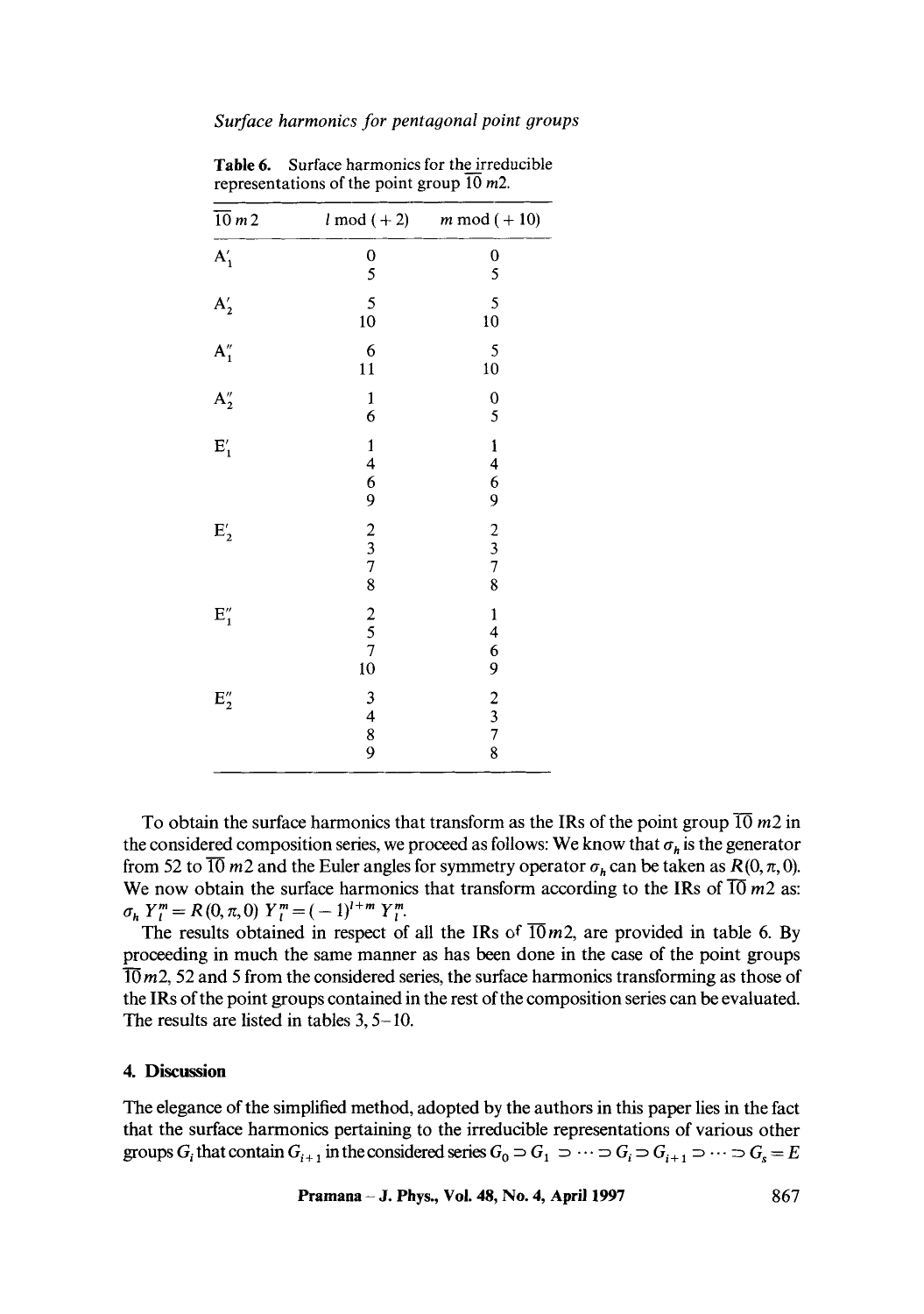| $\overline{5}$                                                                                                                                                       | $l \mod(2)$    | $m \mod(5)$    |
|----------------------------------------------------------------------------------------------------------------------------------------------------------------------|----------------|----------------|
|                                                                                                                                                                      | 0              | 0              |
| $A_g$<br>$A_u$                                                                                                                                                       | 1              | 0              |
| ${}^1\mathrm{E}'_g$                                                                                                                                                  | 2              | 1              |
| ${}^1E'_u$                                                                                                                                                           | 1              |                |
|                                                                                                                                                                      | $\overline{2}$ |                |
|                                                                                                                                                                      | 1              | 1              |
|                                                                                                                                                                      | 2              | $\overline{2}$ |
|                                                                                                                                                                      | 3              | $\overline{2}$ |
|                                                                                                                                                                      | $\overline{2}$ | $\overline{2}$ |
| ${}^{1}\mathrm{E}''_{g}$<br>${}^{1}\mathrm{E}''_{u}$<br>${}^{2}\mathrm{E}''_{g}$<br>${}^{2}\mathrm{E}''_{u}$<br>${}^{2}\mathrm{E}''_{g}$<br>${}^{2}\mathrm{E}''_{u}$ | 3              | 3              |

Table 7. Surface harmonics for the irreducible representations of the point group 5.

| <b>Table 8.</b> Surface harmonics for the irreducible |
|-------------------------------------------------------|
| representations of the point group 10.                |

| $\overline{10}$    | $l \mod (+2)$                                   | $m \mod(10)$                                |
|--------------------|-------------------------------------------------|---------------------------------------------|
| ${\bf A}'$         | 0<br>5                                          | 0<br>5                                      |
| A''                | $\frac{1}{6}$                                   | $\boldsymbol{0}$<br>5                       |
| $E'_1$             | $\mathbf{1}$<br>4                               | $\mathbf{1}$<br>4                           |
| ${}^2E'_1$         | $\frac{1}{4}$                                   | 1<br>4                                      |
| ${}^1E'_2$         | $\frac{2}{3}$                                   | $\overline{c}$<br>$-3$                      |
| ${}^2E'_2$         | $\begin{array}{c} 2 \\ 3 \\ 2 \\ 5 \end{array}$ | $\frac{-2}{3}$                              |
| $E_1''$            |                                                 | 1<br>4                                      |
| $E''_1$            | $\frac{2}{5}$                                   | 1<br>4                                      |
| ${}^1E''_2$        |                                                 | $\boldsymbol{2}$<br>$\overline{\mathbf{3}}$ |
| $^2\mathrm{E}''_2$ | $\begin{array}{c} 3 \\ 4 \\ 3 \\ 4 \end{array}$ | $\frac{-2}{3}$                              |

can be obtained simultaneously from those of the surface harmonics of the group  $G_{i+1}$ . This method of combining the little group technique with the projection operator method avoids the tedious calculations involved in finding the matrices for the elements  $g \in G$  (in the case of degenerate IRs  $\Gamma$ ) for all the IRs of the group G.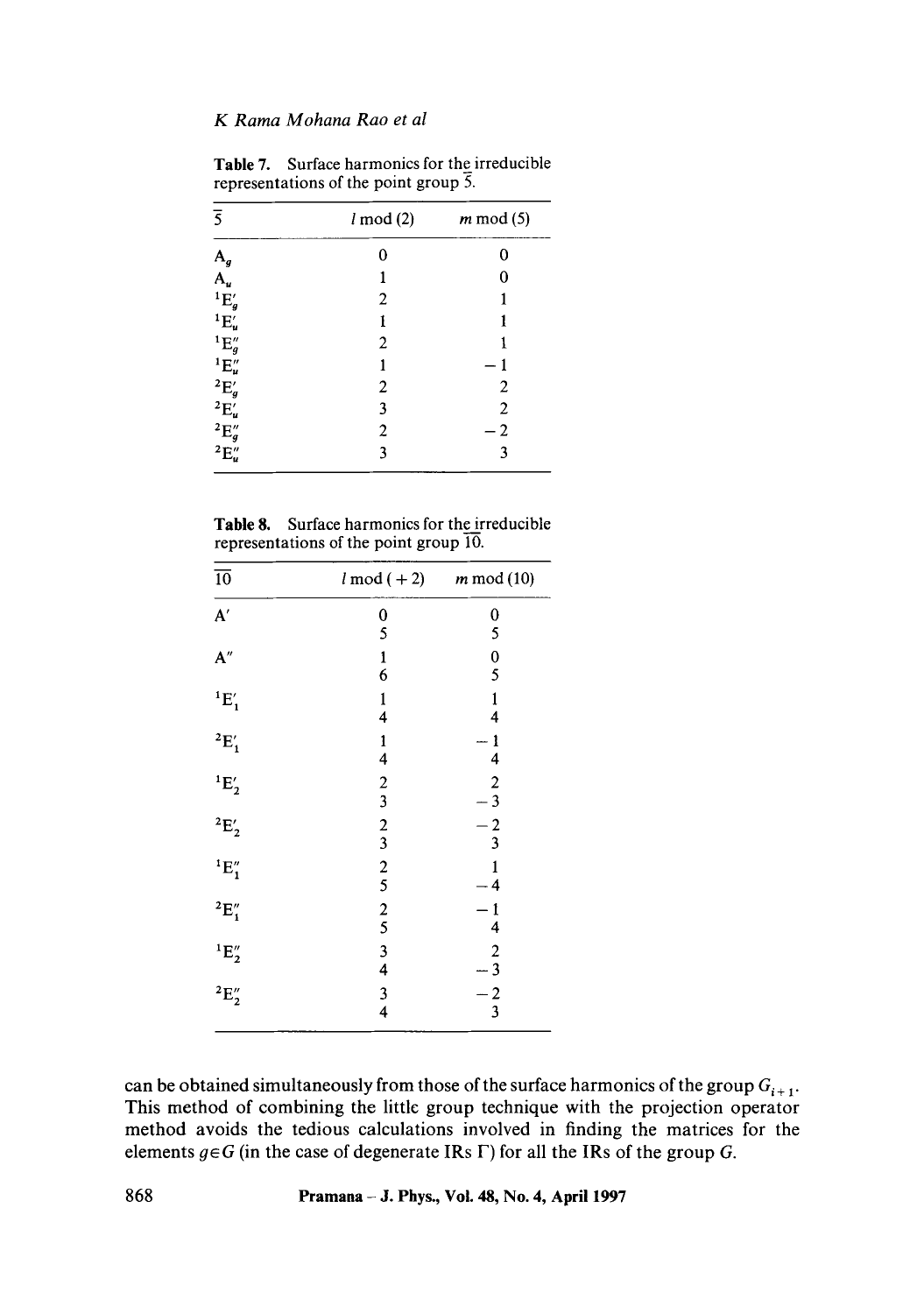| 5m             | $l \mod(2)$                                | $m \mod (+5)$                              |
|----------------|--------------------------------------------|--------------------------------------------|
| $\mathbf{A}_1$ | 0                                          | 0                                          |
|                | 5                                          | 5                                          |
| A <sub>2</sub> | 1                                          | $\bf{0}$                                   |
|                | 5                                          | 5                                          |
| $E_1$          | 1                                          |                                            |
|                | $\overline{\mathbf{c}}$                    |                                            |
|                | $\frac{4}{5}$                              | 4                                          |
|                |                                            | 4                                          |
| $E_{2}$        |                                            | $\boldsymbol{2}$                           |
|                | $\begin{array}{c} 2 \\ 3 \\ 3 \end{array}$ |                                            |
|                |                                            | $\begin{array}{c} 2 \\ 3 \\ 3 \end{array}$ |
|                | 4                                          |                                            |

Table 9. Surface harmonics for the irreducible representations of the point group 5 m.

Table 10. Surface harmonics for the irreducible representations of the point group  $\overline{5}$  2*m*.

| $\overline{5}$ 2m | $l \mod (+2)$ | $m \mod (+5)$                                      |
|-------------------|---------------|----------------------------------------------------|
| $A_{1g}$          | 0             | 0                                                  |
| $\mathbf{A}_{1u}$ | 5             | 5                                                  |
| $\mathbf{A}_{2g}$ | 6             | 5                                                  |
| $A_{2u}$          | 1             | 0                                                  |
| $\mathbf{E}_{1g}$ | $\frac{2}{4}$ | 4                                                  |
| $E_{1u}$          | $\frac{1}{5}$ | 1<br>4                                             |
| $\mathbf{E}_{2g}$ | $\frac{2}{4}$ | $\overline{\mathbf{c}}$<br>$\overline{\mathbf{3}}$ |
| $\mathbf{E_{2u}}$ | $\frac{2}{3}$ | $\frac{2}{3}$                                      |

Notation: In tables  $3-10$ ,  $l \mod(5)$  stands for the succession of values  $m = 1, -4, 6, -9, \dots$  and  $l \mod (+5)$  stands for the succession of values  $m = 1, 6, 11, 16, 21, 26, \ldots$ 

Surface harmonics are found to be of immense utility in many physical situations, for example, when the variational cellular method [16], is applied to investigate the band structure of a metal, one requires expansions that reproduce the symmetry of the group of the k-vectors. Also in augmented plane wave method [ 17] and tight binding method, one requires expansions in spherical harmonics that belong to a given IR of a symmetry group of the physical system.